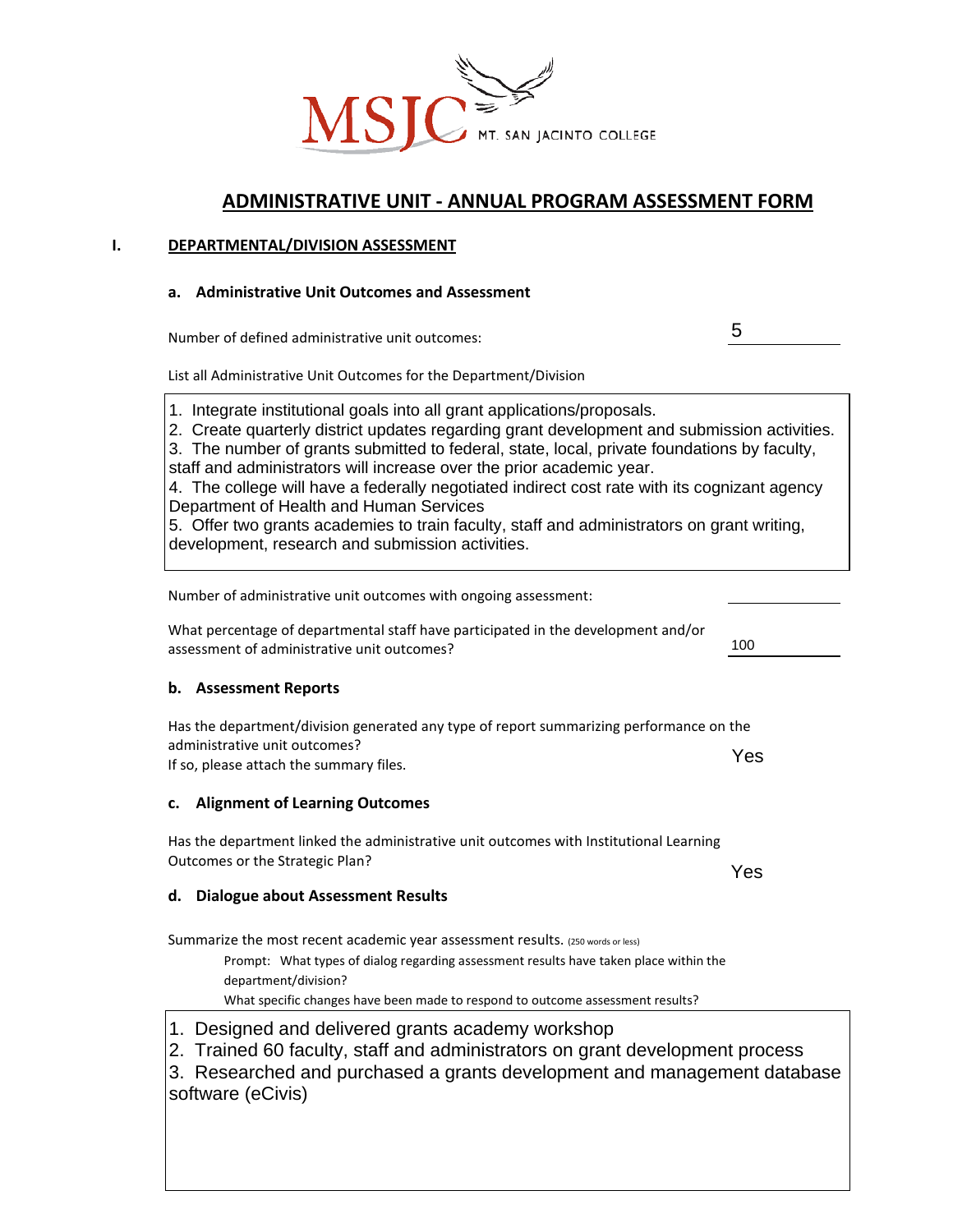# **e. Resources Allocation**

Did the department/division submit any resource allocation proposals for consideration during the last academic year?

Yes

If so, briefly describe the request? (50 words or less)

The Office of Institutional Effectiveness and Planning - Grants Office submitted a request to purchase a grant development and management software program to increase the district's ability to access, research, identify, develop, write and submit potential grant opportunities.

Was it approved?

Yes

# **f. Institutional Awareness of Goals and Purposes of the Department/Division:**

How does the department/division inform students, staff, faculty and administrators about the unit's administrative outcomes? (250 words or less)

Information about the units administrative outcomes is regularly posted to the departmental web page, routed to the college community through MSJCLinks, the weekly round-up and via email when directed to specific constituents and/or stakeholders.

# **g. Self-Assessment on Level of implementation:**

How would you score your department/division based on the attached rubric? Why? (250 words or less)

If your department/division has not YET reached the proficiency level, what plans exist to achieve this level?<br>(250 words or less)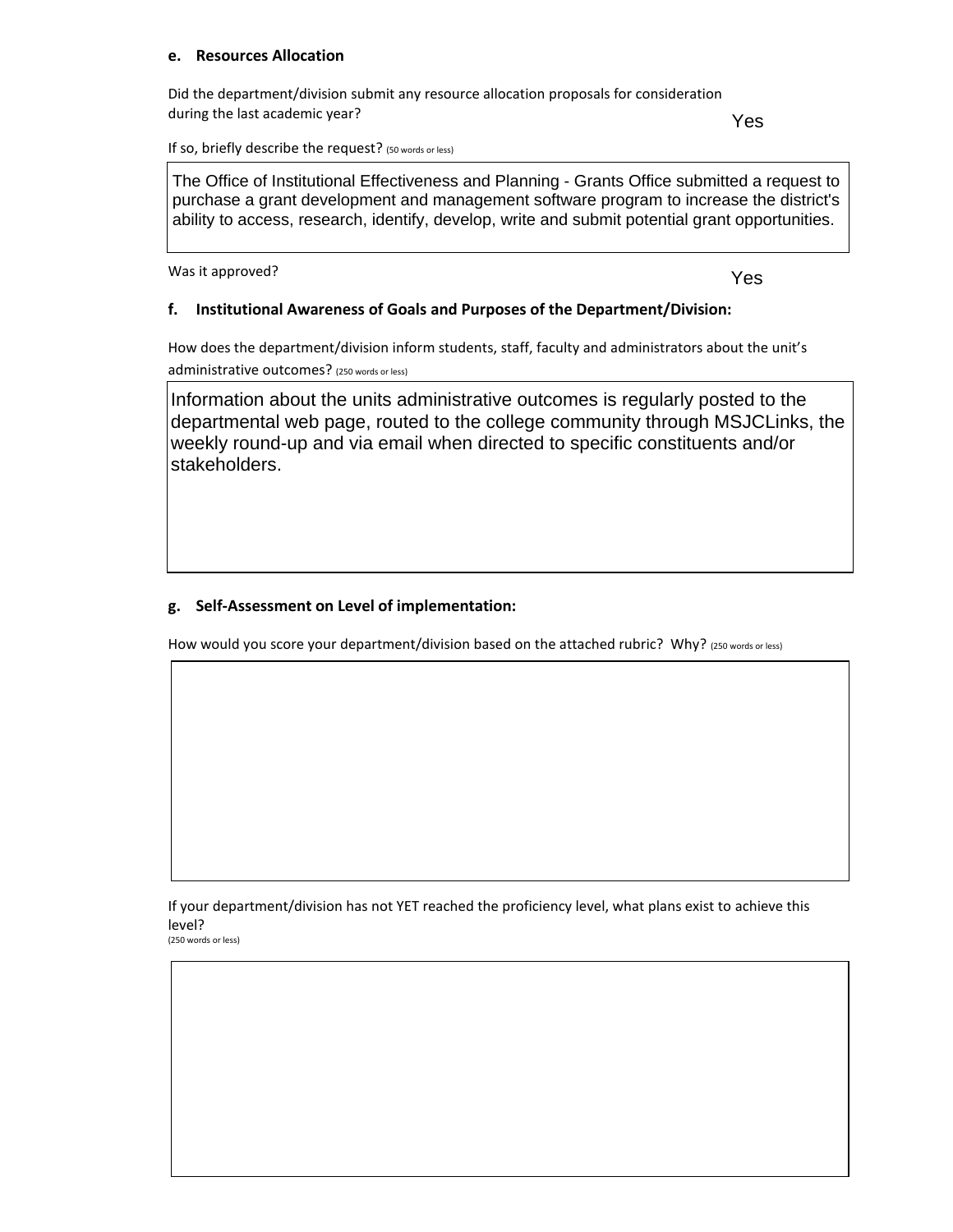# **II. Departmental/Division Data and Research** [www.msjc.edu/DataWarehouse](http://www.msjc.edu/DataWarehouse)

### **a. Summarize Key Indicators for Department/Division**

### **Quantity of Contacts (Recipients Served)**

Report the number of customers served and/or provide a general description of the population(s)

served by the department (students, faculty, staff, community, etc.) in academic year 2011-2012.

**b.** 2009 Academic Year<br>14 grants submitted (9 awarded) - Total furtuing received ఫ•ң၁၀•ң၀၁૭ (total furtuing pursued *ఫт.2*00,၁•ю)<br>2010-2011 Academic Year<br>- 2 acade submitted (2 awarded) - Total lunding received so, 470, ro4.00 (total lunding pursued so, 5.54, ro4.00)<br>The Grants Office has submitted over 30 grant applications over the last three years, averaging<br>approximately 10-15 grants submitted annuall Were there any significant differences in the numbers served from the numbers served from the numbers served f<br>Numbers served from the fall to spring semesters? (250 words or less) FY 2010-2011 \$5.4 Million FY 2009-2010 \$4.5 Million 2007-2008 Academic Year<br>- 10 grants submitted (8 aw - 10 grants submitted (8 awarded)<br>The Total funding received - \$2,941,584 (total funding pursued \$3,544,498)<br>2008-2009 Academic Year<br>- 14 grants submitted (9 awarded)<br>- Total funding received - \$ 1,190,824 (total funding p Eiscal Year<br>Fiscal Year Fiscal Year<br>FY 2011-2012 \$1.9 Million  $FY 2011-2012$ Grants Workshop Series April 24 2012 - May 8, 2012 ators attended a series of three (3) workshops: 1) Grant Writing ABC's; 2) Finding and Researching Grant Opportunities; 3) Grants Boot Cam

### **III. Program Overview**

MSJC Teaching and Learning Academy August 15 - 17, 2012

#### **a. Summarize the status of each objective/goal for your department/division**

1. Align all grant applications with the college's integrated institutional plans, strategic plan, institutional/department goals, and mission statement

 All grants submitted were aligned with institutional plans (revised grant development proposal approval form to include certification that grant idea/need is included in unit program review)

2. Improve communication with the faculty (Academic Senate) in the development of district-wise grant applications and the components and overall impact the grant will have on the institution

Academic Senate Committee members are included on correspondence regarding all federal grant opportunities

3. Increase the number of grants submitted to private foundations in collaboration with the MSJC Foundation to support academic programs, support services and student success

Software was not purchased and change in Foundation staffing did not permit for this goal to be achieved

4. Finalize a federally negotiated indirect cost rate in collaboration with Business Services In progress

### **b. Has there been any change in the status of your unit (since last year)?**

In 2011 the Grants Office was transformed into the Planning & Institutional Effectiveness/Grants Office to account for the additional responsibility for grant development and management, planning, assessment, and institutional effectiveness. In 2011 the District was awarded a 4.6 million dollar STEM grant. The Associate Dean of Institutional Effectiveness serves as the project director for the grant which requires regular coordination and oversight of grant activities, as well as budgeting and reporting responsibilities.

### **c. Have activities in other areas of the district impacted your unit?**

Yes, on-going budget concerns have impacted the district as a whole. Due to significant budget cuts at the State level, MSJC Administration has implemented a hiring frost. Many vacant positions remain unfilled, administrators are being asked to wear multiple hats attempting to carry the workload for more than one division, and there have been no additional full-time faculty hired in the past 2-3 years. These challenges have resulted in limited staff resources needed to seek and support additional grant funding.